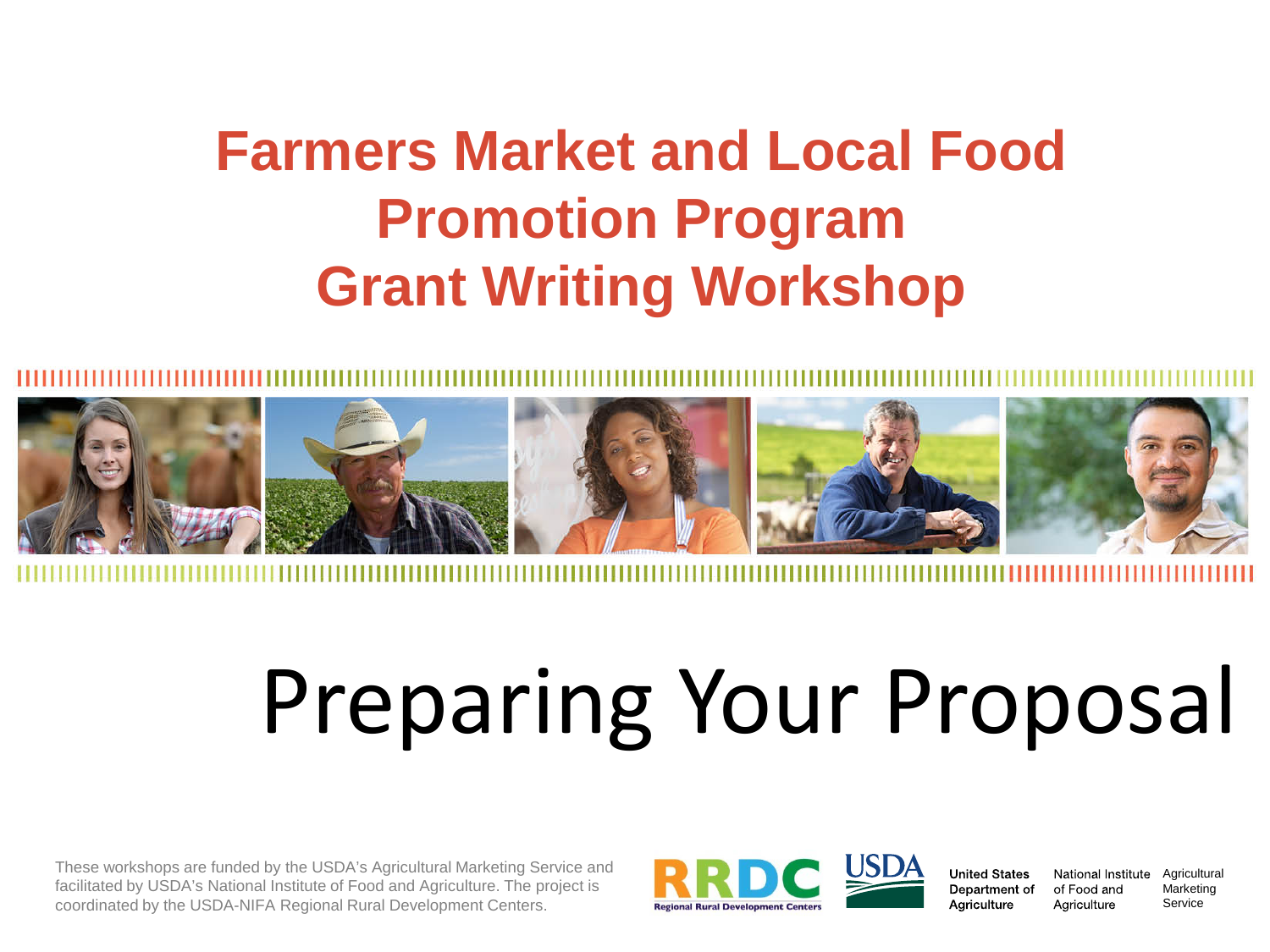# **Preparing Your Proposal**

### Begin with your:

- **Ideas**
- **Objectives**
- **Goals**

Map out or outline your project and THEN begin writing

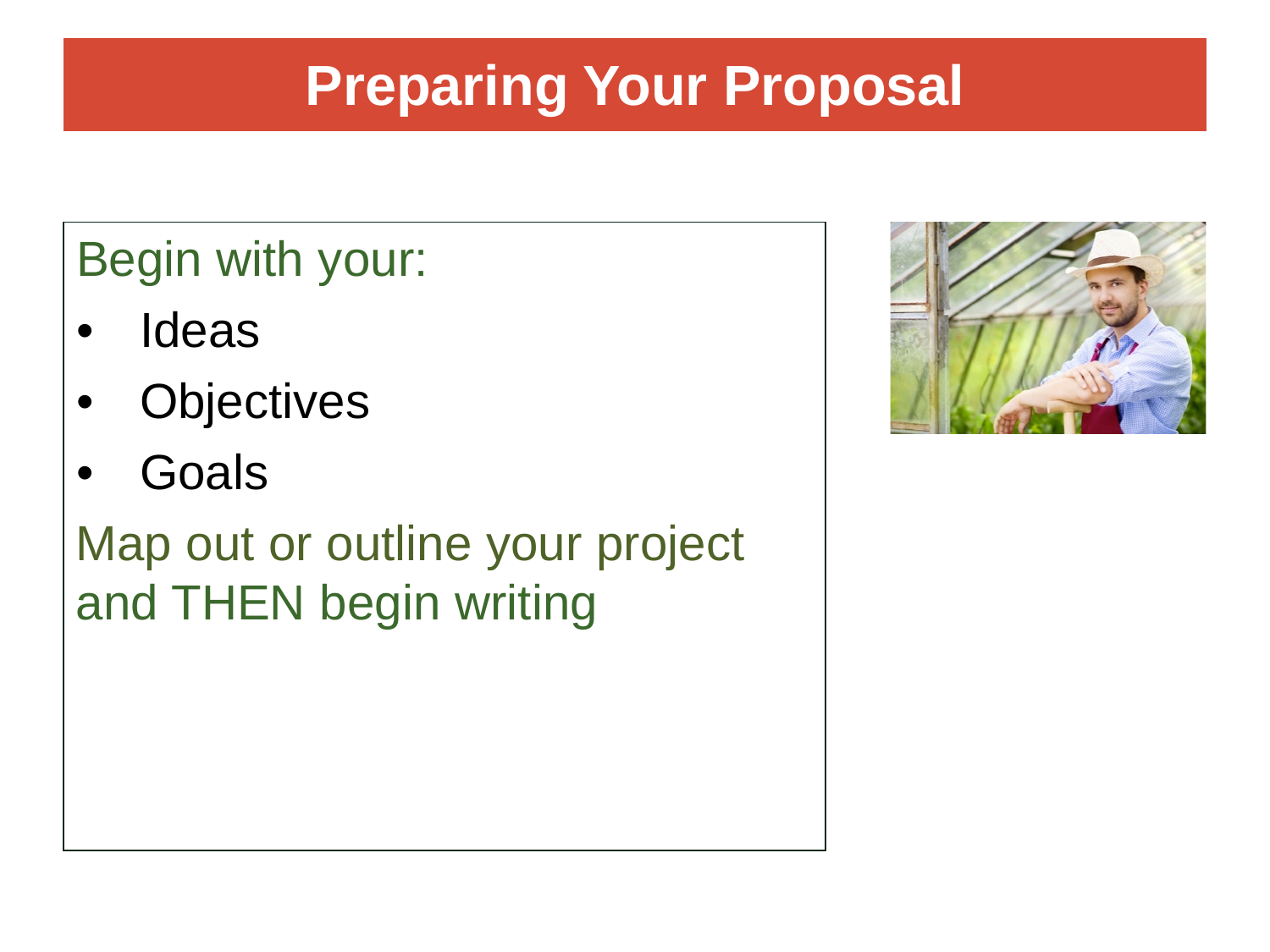### **Do Not Promise What You Can't Deliver**

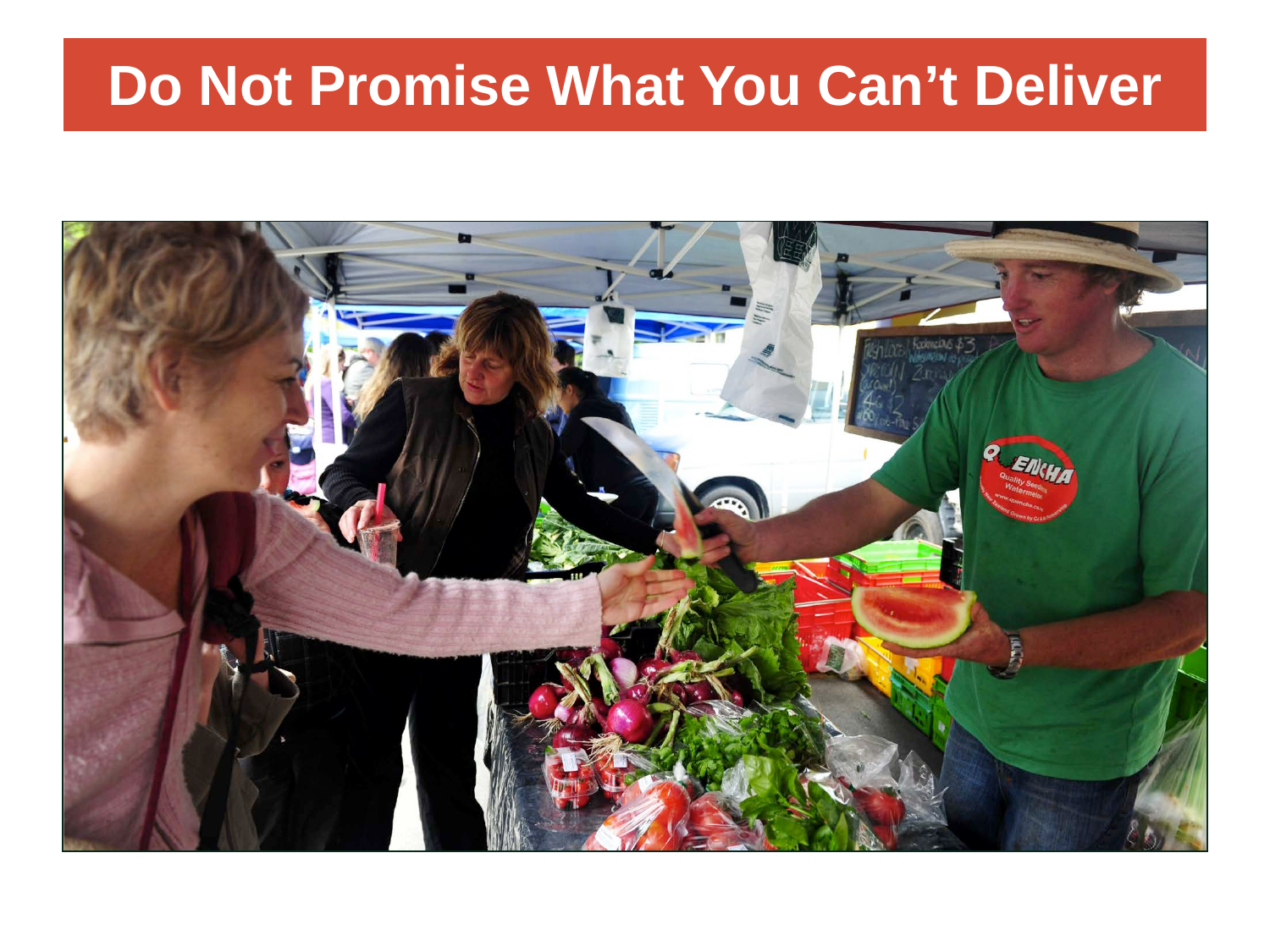# **Use Specific Language**

#### Be careful when using absolute terms:

- All
- None
- **Every**
- Never
- Always

#### Be careful about making:

- Generalizations
- Bold statements
- Political opinions
- Negative statements

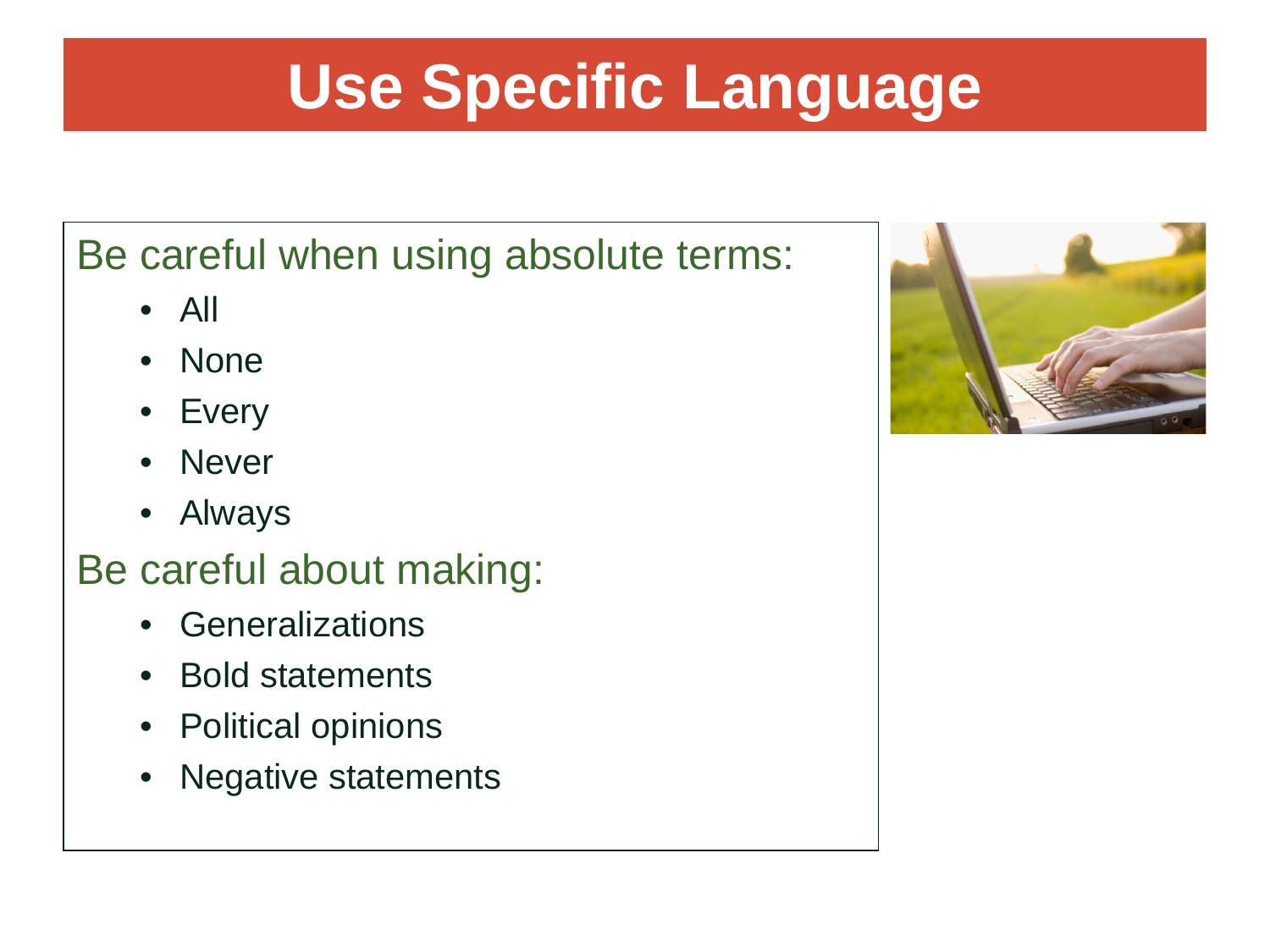### **Examples of Specific Language**

| <b>General</b>     | <b>More Specific Very Specific</b> |                                           |
|--------------------|------------------------------------|-------------------------------------------|
|                    |                                    |                                           |
| <b>Math</b>        | <b>Algebra</b>                     |                                           |
| <b>Instructors</b> | <b>Instructors</b>                 | <b>High School algebra instructors</b>    |
|                    |                                    |                                           |
| <b>Daytime</b>     | before 5 PM                        | <b>Between 8 AM and 5 PM</b>              |
|                    |                                    |                                           |
|                    |                                    | <b>Certified Organic Farmers with</b>     |
| <b>Farmers</b>     |                                    | <b>Organic Farmers</b> less than 50 acres |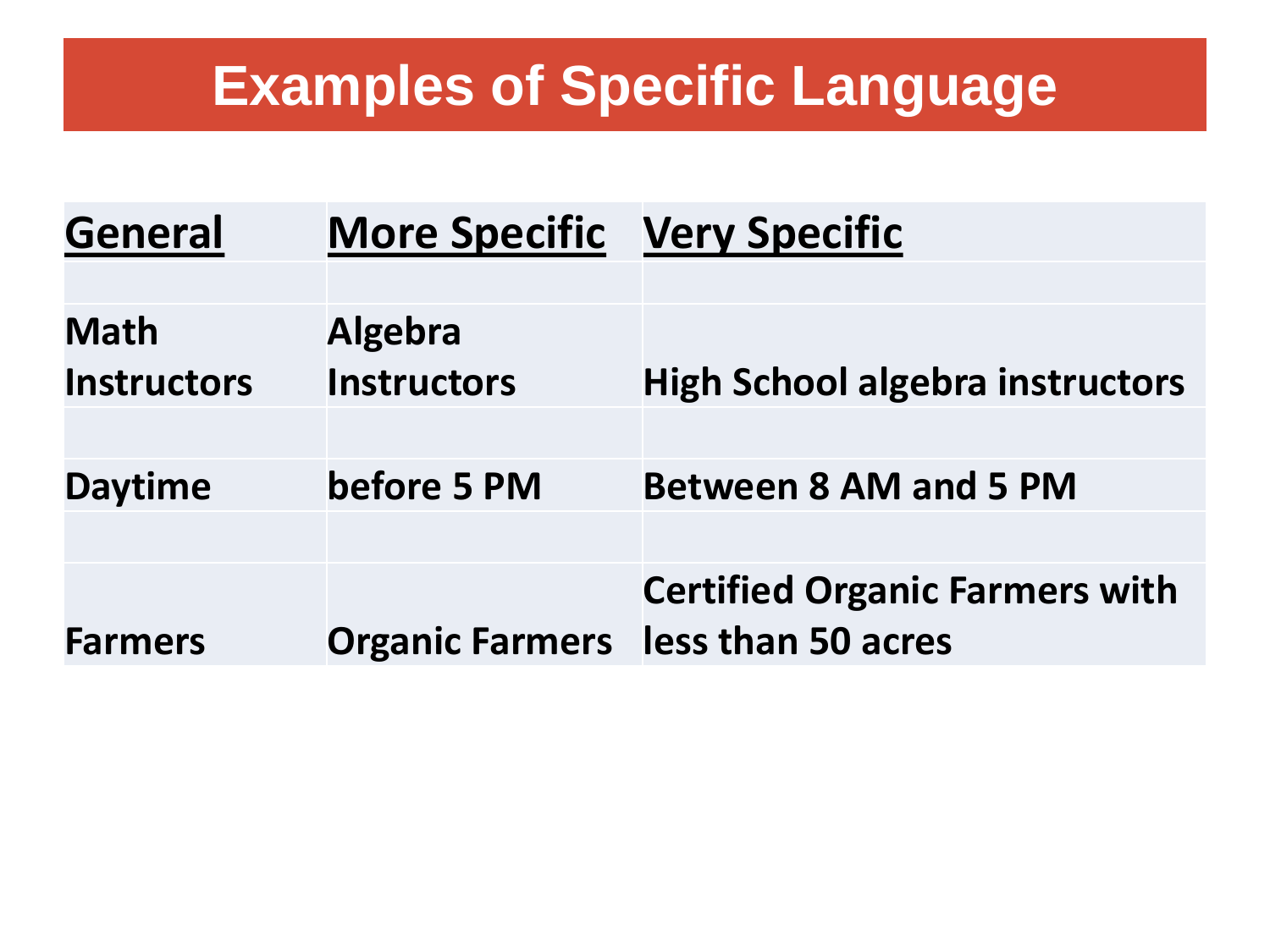### **Reduce Redundancy**

#### Examples:

- Food hub will better improve local food distribution
	- Food hub will improve local food distribution
- Study will include both students and teachers
	- Study will include students and teachers
- Every student in all grades will create, organize, and produce a personalized individual portfolio that includes all the writing assignments from the entire academic school year **OR**
	- Each student will make a writing portfolio that includes all of their work from the school year

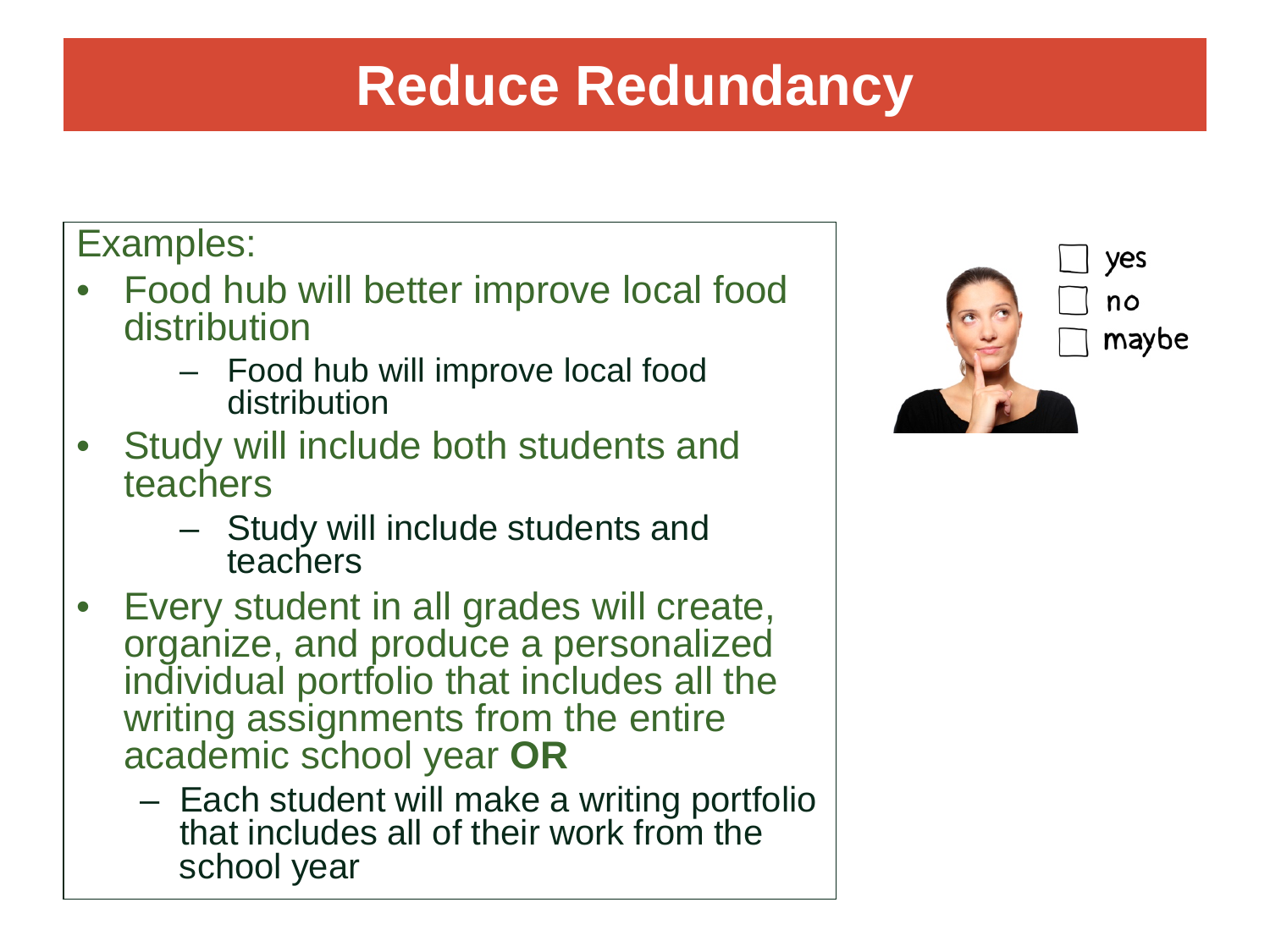# **Staffing Plan**

- Describe the roles of all individuals/groups associated with your project
	- Who will administer the project?
	- Who will oversee each project activity?
	- Who will complete project reporting?
- Clarify how each role is essential to the success of your project
- Describe the qualifications of each team member

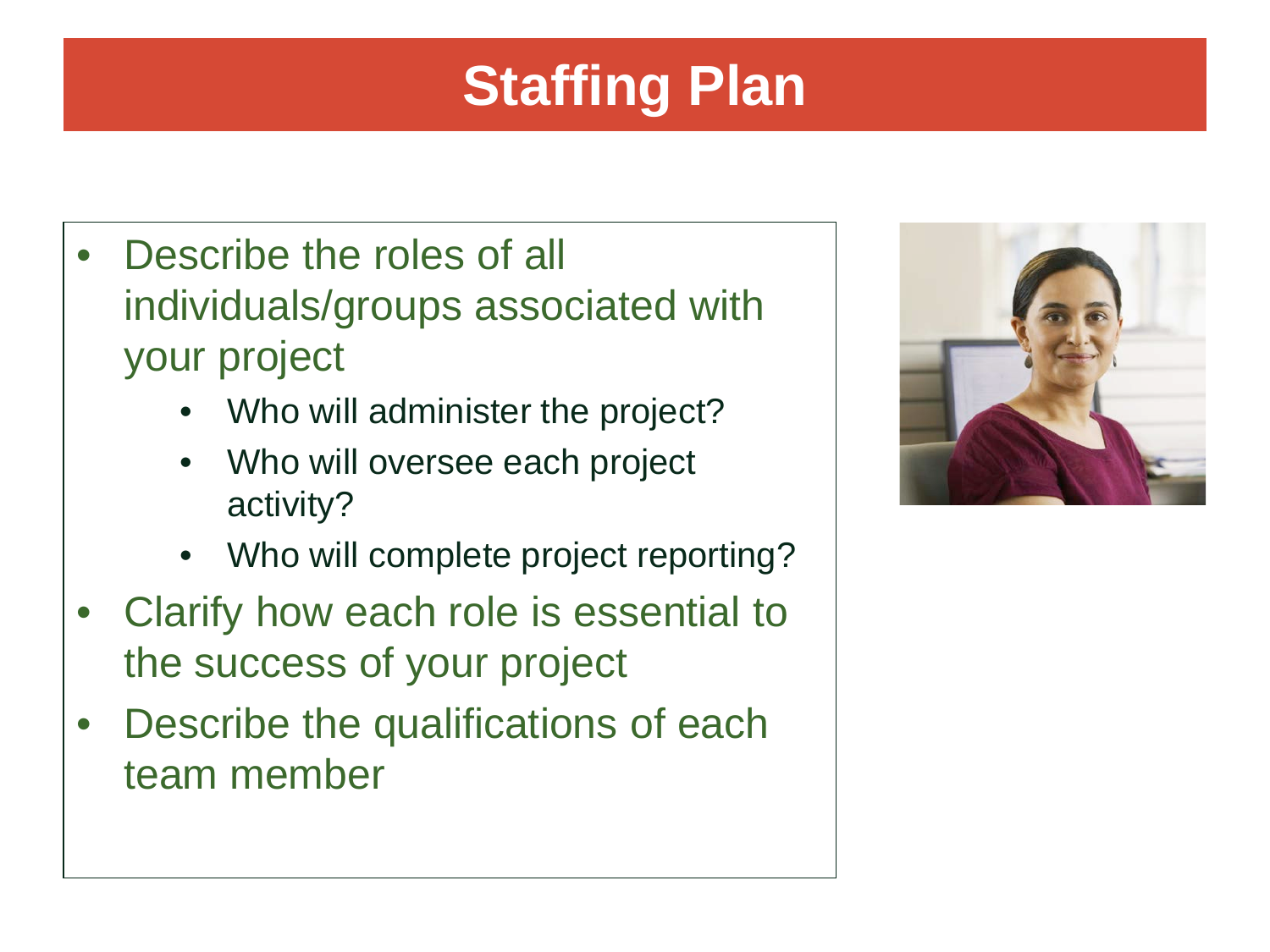# **Estimating Costs**

- **Personnel** 
	- Show the actual salary (in years, months, etc.) and the % on this project, include benefits
- **Equipment** 
	- Specify needed equipment by type, brand, model and price
- **Travel** 
	- Estimate number of trips, and include mileage, air, hotel, parking, and meal costs
- **Supplies** 
	- Be specific as to type and number, provide accurate costs for each
- **Facility Rental** 
	- Document quotes

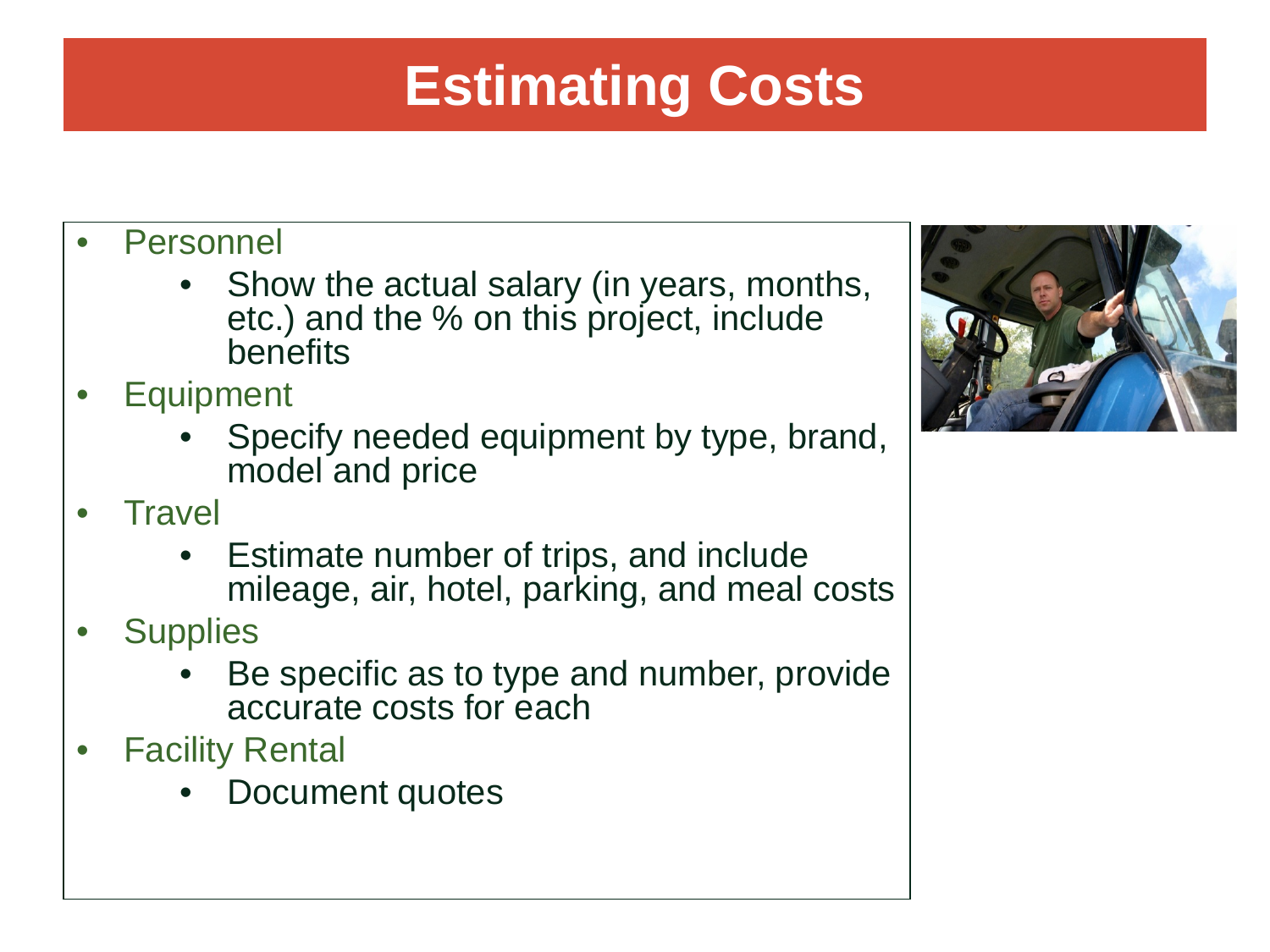# **Writing Tips**

- Read and carefully follow grant guidelines!
- Avoid jargon and A.C.R.O.N.Y.M.S
- Check for grammar, spelling, and typos
- Do not overuse bullet points
- Do not use fancy fonts and layouts
- Start with clarity. No fluff…..

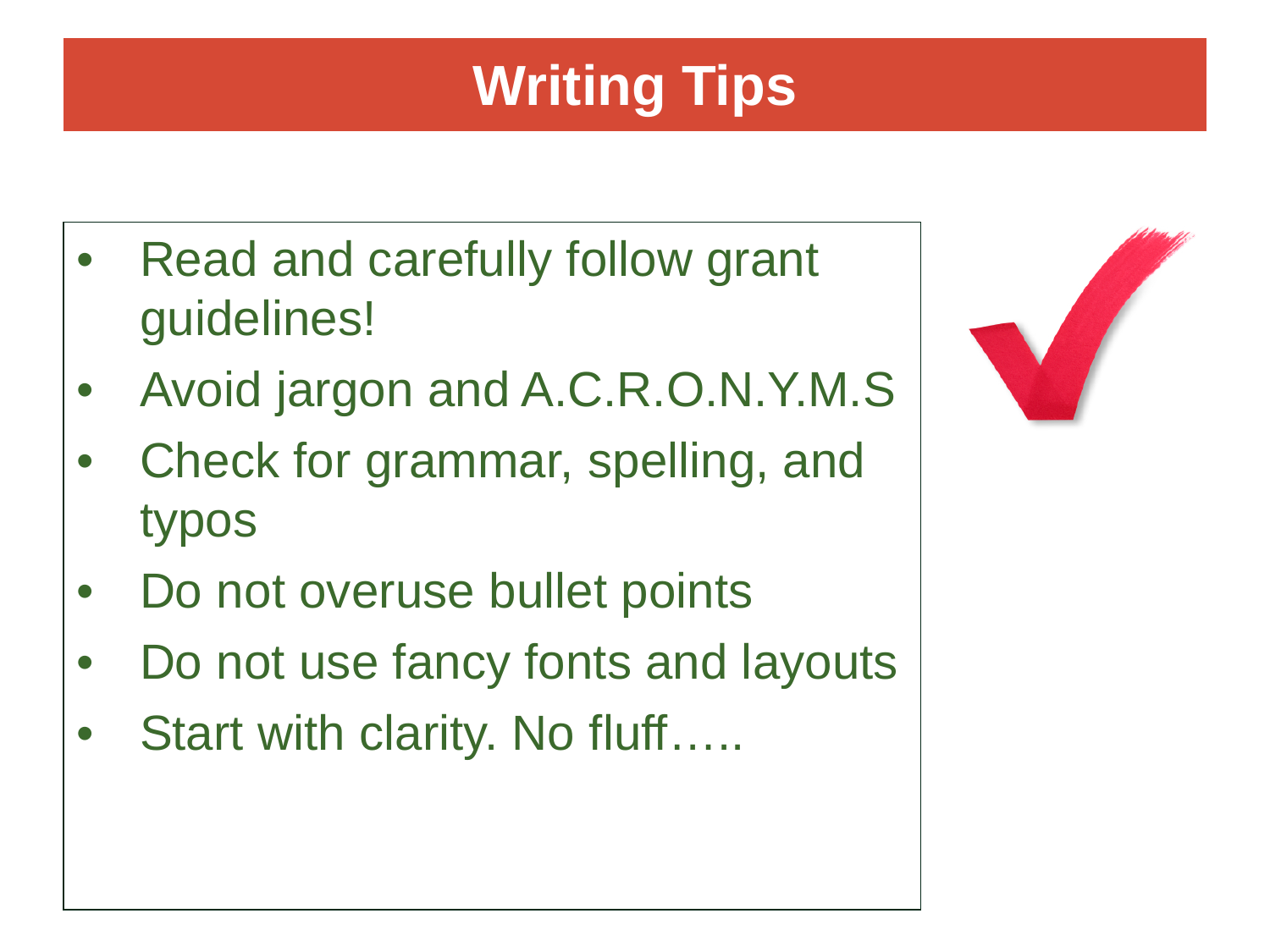# **Writing Tips**

- Use statistics/sources
- Describe assumptions
- Describe return to grant funds (ROI to agency)
- Discuss of role(s) of existing/additional staff
- Discuss of need for and role(s)/contribution(s) of all partners

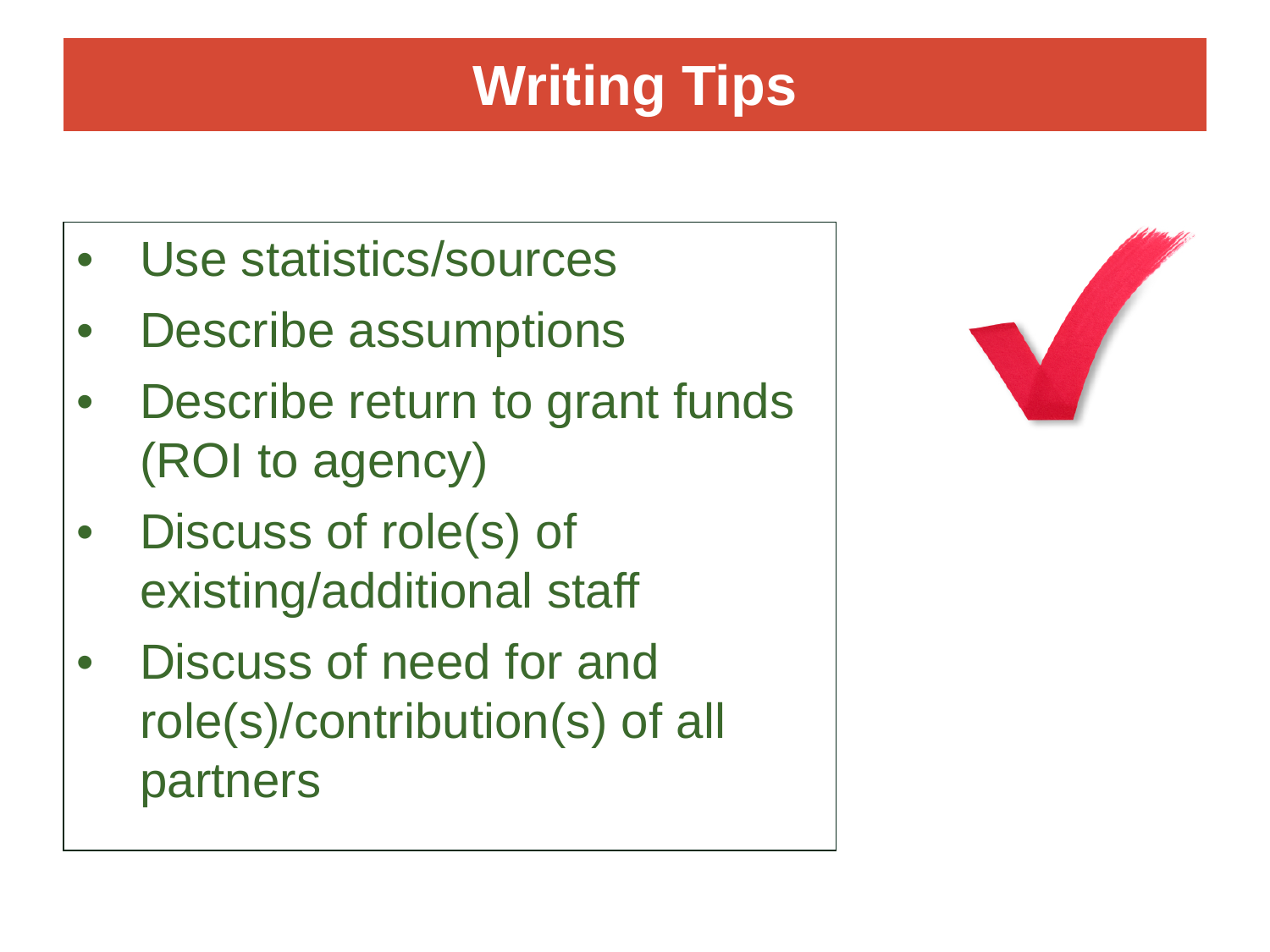# **Writing Tips**



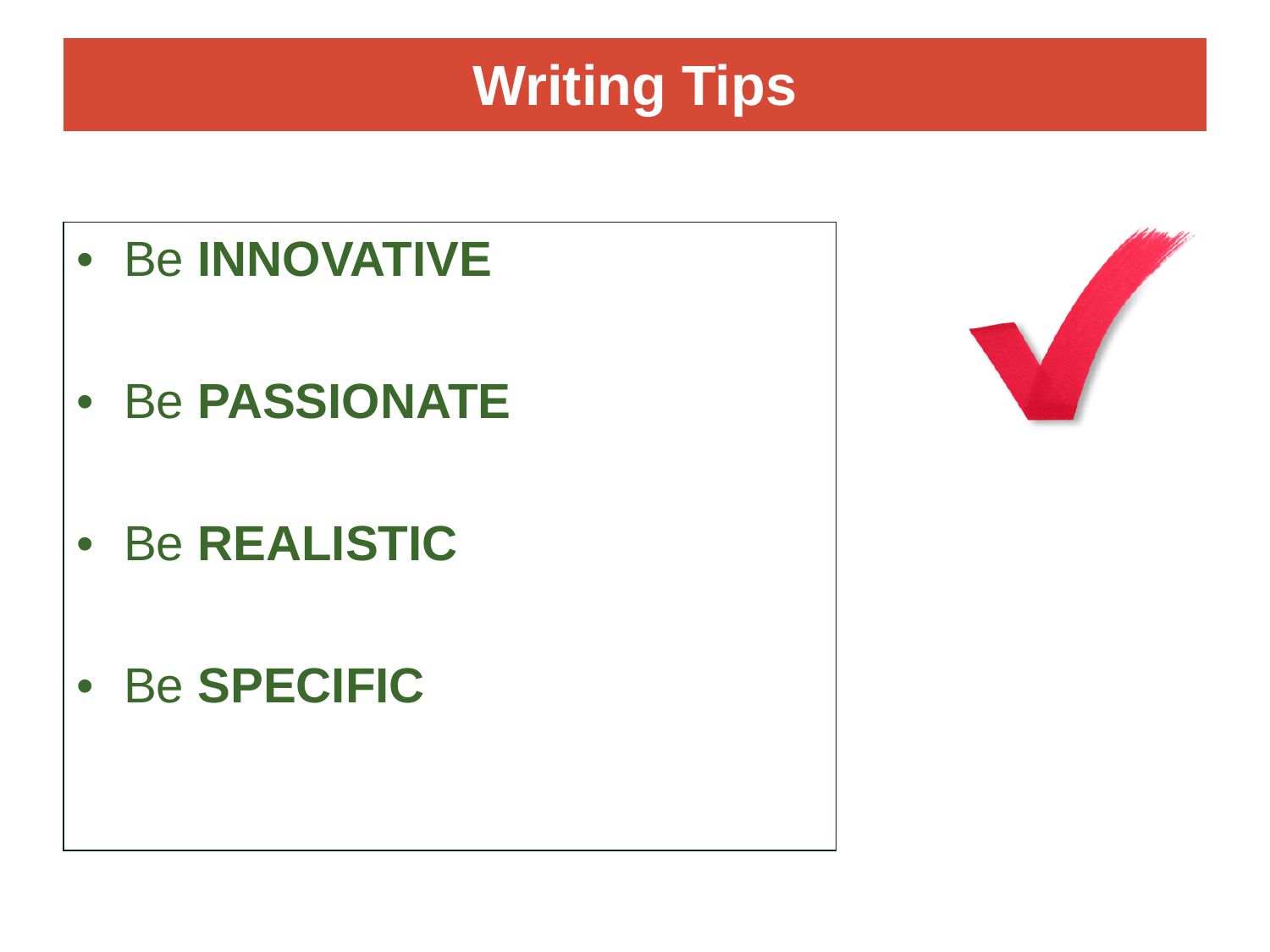# **Additional Grant Writing Resources**

- <https://owl.english.purdue.edu/owl/resource/981/1/>
- [http://www.ssrc.org/publications/view/7A9CB4F4-815F-DE11-BD80-](http://www.ssrc.org/publications/view/7A9CB4F4-815F-DE11-BD80-001CC477EC70/) [001CC477EC70/](http://www.ssrc.org/publications/view/7A9CB4F4-815F-DE11-BD80-001CC477EC70/)
- [http://nonprofit.about.com/od/foundationfundinggrants/tp/grantpropo](http://nonprofit.about.com/od/foundationfundinggrants/tp/grantproposalhub.htm) [salhub.htm](http://nonprofit.about.com/od/foundationfundinggrants/tp/grantproposalhub.htm)
- <http://www.npguides.org/>
- <http://www.learnerassociates.net/proposal/>
- <http://www.agwa.us/>
- [http://www.stepbystepfundraising.com/20-free-grant-writing](http://www.stepbystepfundraising.com/20-free-grant-writing-resources-non-profits/)[resources-non-profits/](http://www.stepbystepfundraising.com/20-free-grant-writing-resources-non-profits/)
- <http://www.learnerassociates.net/proposal/links.htm>